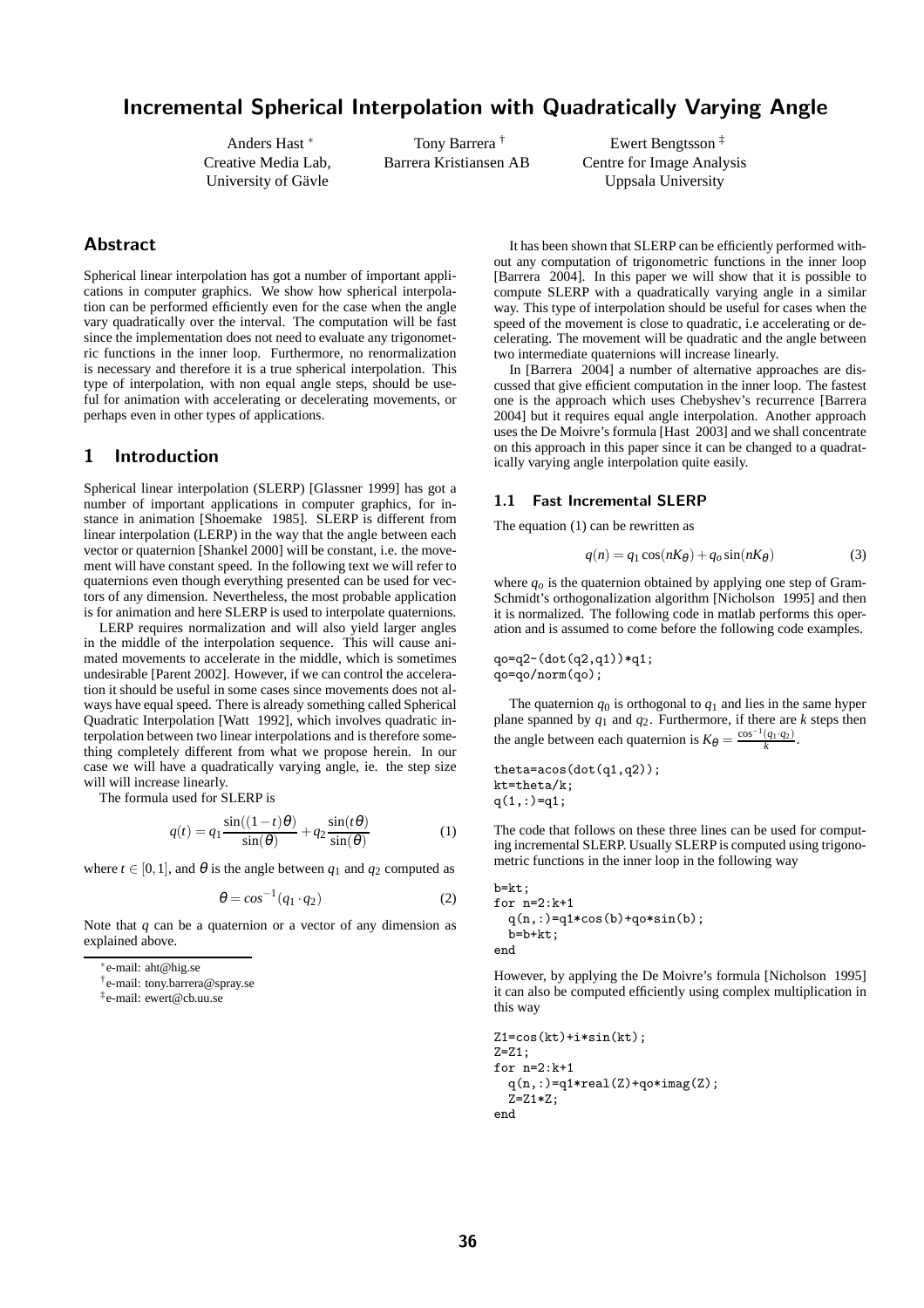We can split the complex multiplication for each step into two different steps. But first we shall discuss quadratic interpolation in general in next section.

#### 1.2 Quadratic Interpolation

We will start by showing how the quadratic interpolation for SLERP can be setup. Then in next section we will show how it can be computed efficiently. In [Hast 2003] it is shown how a quadratic interpolation can be setup so that it is computed by 2 additions only as it was proposed for shading by Duff [Duff 1979].

It is shown that a quadratic recurrence

$$
t(n) = An^2 + Bn + C \tag{4}
$$

where  $n = [1..k]$  can be evaluated as

$$
t_{i+1} = t_i + dt_i \tag{5}
$$

$$
dt_{i+1} = dt_i + d^2t \tag{6}
$$

where  $dt_0 = A + B$ ,  $d^2t = 2A$  and  $C = 0$  since we always start from the beginning of the interval between the vectors or quaternions.

## 2 Spherical Interpolation with Varying Angle

We can now put together an algorithm that uses the De Moivre's formula to interpolate spherically with a varying angle. Let us first split the angle

$$
\alpha = \sigma \theta \tag{7}
$$
  

$$
\beta = \theta - \alpha \tag{8}
$$

where  $\sigma \in [-1,1]$  is a scaling factor that will affect the change in speed.

Now we need to split up  $\theta$  so that we will have a recurrence going from 0 to  $\theta$  using  $\alpha$  and  $\beta$  in *k* steps. We can do this by

$$
A = \alpha/k^2 \tag{9}
$$

$$
B = \beta/k \tag{10}
$$

To prove that this is the right way to do it, we put this into equation (4) for  $n = k$  and we get

$$
t(k) = \left(\frac{\alpha}{k^2}\right)k^2 + \left(\frac{\theta - \alpha}{k}\right)k = \theta
$$
 (11)

We know how to interpolate the angle quadratically and we can perform the spherical interpolation as exemplified in the following matlab code

```
theta=acos(dot(q1,q2));
A=sigma*theta; B=theta-A;
A=A/(k*k); B=B/k;d2t = 2*A;dt=A+B;
t=0;for n=1:k
  t=t+dtdt=dt+d2t;
  qn(n,:) = q1 * cos(t) + q0 * sin(t);end
```


Figure 1: Interpolation with  $\sigma = 1.0$ .



Figure 2: Interpolation with  $\sigma = 0.5$ .

We can now set up the SLERP with Quadratically varying angle by using the approach recently explained and the code becomes

```
A=sigma*theta; B=theta-A;
A=A/(k*k); B=B/k;Z1 = \cos(A+B) + i * \sin(A+B);
Z2 = cos(2*A) + i * sin(2*A);Z=1;
for n=1:k
  Z=Z*Z1;
  Z1 = Z1 * Z2q1*real(Z)+qo*imag(Z)
  qd(n,:) = q1*real(Z)+qo*imag(Z);end
```
## 3 Results and Conclusions

We have shown how fast incremental spherical interpolation can be performed for a quadratically varying angle, which can be used for animation of accelerating and decelerating movements.

Figure 1 shows how the angle increases in the interpolation. Here  $\sigma = 1.0$ . Figure 2 shows that the rate of change can be modified by <sup>σ</sup>. Here <sup>σ</sup> = 0.5. If <sup>σ</sup> is very small then the approach becomes regular SLERP as shown in figure 3.

It is also possible to create a decelarating movement in a similar way by letting  $\sigma < 0$ . We have not investigated how the other